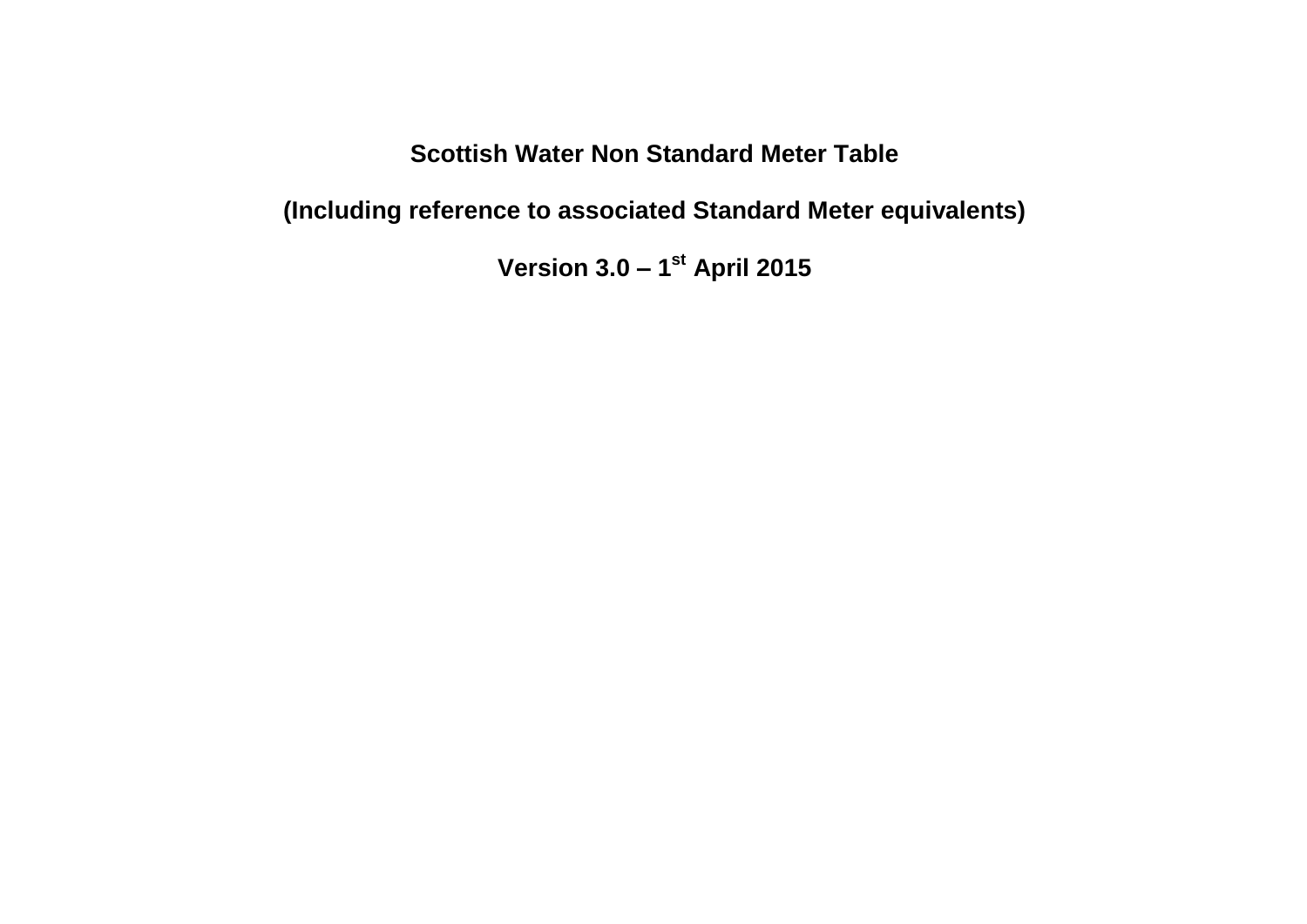Below outlines the charge table for non-standard meters.

Where Scottish Water is requested by the Licensed Provider to undertake metering activities including the provision of a non-standard meter, the Licensed Provider will pay Scottish Water, in accordance with the Wholesale Services Agreement, the difference in capital costs between the non-standard meter and

|                                            | the equivalent standard specification meter. |                              |            |                             |            |                              |                   |                  |            |            |           |               |            |           |            |              |            |                       |          |             |            |               |                        |                      |                      |                      |                        |                      |
|--------------------------------------------|----------------------------------------------|------------------------------|------------|-----------------------------|------------|------------------------------|-------------------|------------------|------------|------------|-----------|---------------|------------|-----------|------------|--------------|------------|-----------------------|----------|-------------|------------|---------------|------------------------|----------------------|----------------------|----------------------|------------------------|----------------------|
|                                            |                                              |                              |            |                             |            |                              |                   |                  |            |            |           |               |            |           |            |              |            |                       |          |             |            |               |                        |                      |                      |                      |                        |                      |
| Non - Standard Meter Contribution Schedule |                                              |                              |            |                             |            |                              |                   |                  |            |            |           |               |            |           |            |              |            |                       |          |             |            |               |                        |                      |                      |                      |                        |                      |
|                                            | Meter Menu                                   |                              | Meter Menu |                             | Meter Menu |                              | Meter Menu        |                  | Meter Menu |            | Meter     |               | Meter Menu |           | Meter Menu |              | Meter Menu |                       | Meter    |             | Meter Menu |               | Meter Menu             |                      | Meter Menu           |                      | Meter Menu             |                      |
|                                            | Ref                                          |                              | Ref        |                             | Ref        |                              | Ref               |                  | Ref        |            | Menu Ref  |               | Ref        |           | Ref        |              | Ref        |                       | Menu Ref |             | Ref        |               | Ref                    |                      | Ref                  |                      | Ref                    |                      |
| Non - Standard Meters - Type               |                                              |                              |            |                             |            |                              |                   |                  |            |            |           |               |            |           |            |              |            |                       |          |             |            |               |                        |                      |                      |                      |                        |                      |
|                                            |                                              | Manifold                     |            |                             |            |                              |                   |                  |            |            |           |               |            |           |            |              |            |                       |          | Combination |            | Electromageti |                        | Electromageti        |                      | Electromaget         |                        | Electromageti        |
|                                            |                                              |                              |            | Inline -                    |            | Manifold                     |                   | Inline -         |            | Manifold   |           | Inline V200 / |            | Manifold  |            | Inline V200  |            | Mechanical            |          | Meter -     |            | c Meter       |                        | c Meter -            |                      | c Meter-             |                        | c Meter              |
| Size mm                                    |                                              | V210P c\w<br>PR <sub>6</sub> |            | V200Pc\w<br>PR <sub>6</sub> |            | V210P c\w<br>PR <sub>6</sub> |                   | V200P c\w<br>PR6 |            | V210/TPR11 |           | <b>TPR11</b>  |            | V210H AMR |            | <b>TPR11</b> |            | Meter H4000<br>/ TPR7 |          | C4000 Main  |            | Battery -     |                        | Mains - Does         |                      | Battery -            |                        | Mains - GMS          |
|                                            |                                              |                              |            |                             |            |                              |                   |                  |            |            |           |               |            |           |            |              |            |                       |          | Meter with  |            | Includes      |                        | not include          |                      | GMS SMS              |                        | SMS -Does            |
| 15                                         | 0032000002                                   | £32.92                       | 0032000003 | £37.21                      |            |                              |                   |                  | 003200004  | £52.69     | 003200005 | £56.98        | 003200006  | £52.80    | 003200008  | £57.09       |            |                       |          |             | 003200045  | £1243.33      | 003200046              | £1555.90             | 00320004             | £1445.39             | 003200048              | £1778.85             |
| 20                                         |                                              |                              | 0032000011 | £53.17                      | 003200010  | £47.39                       |                   |                  | 00320001   | £66.06     | 003200013 | £71.84        | 003200014  | £67.27    | 003200015  | £73.05       |            |                       |          |             | 003200049  | £1222.43      | 003200050              | £1555.90             | 00320005             | £1445.39             | 003200052              | £1778.85             |
| 25                                         |                                              |                              |            |                             | 003200018  | £73.90                       |                   |                  | 003200019  | £92.57     | 003200020 | £108.20       | 003200021  | £94.77    | 003200022  | £107.10      |            |                       |          |             | 003200053  | £1222.43      | 003200054              | £1555.90             | 003200055            | £1445.39             | 003200056              | £1778.85             |
| 30                                         |                                              |                              |            |                             |            |                              | 003200024 £165.18 |                  |            |            | 003200025 | £183.85       |            |           | 003200026  | £184.95      |            |                       |          |             |            |               |                        |                      |                      |                      |                        |                      |
| 40                                         |                                              |                              |            |                             |            |                              |                   |                  |            |            |           |               |            |           | 003200030  | £225.81      | 00320003:  | £178.53               |          |             | 00320005   | £1037.17      | 003200058              | £1370.66             | 003200059            | £1260.15             | 003200060              | £1593.61             |
| 50                                         |                                              |                              |            |                             |            |                              |                   |                  |            |            |           |               |            |           |            |              | 003200034  | £178.76               |          |             | 00320006   | £1066.85      | 003200062              | £1400.31             | 003200063            | £1289.91             | 003200064              | £1623.27             |
| 80                                         |                                              |                              |            |                             |            |                              |                   |                  |            |            |           |               |            |           |            |              | 00320003   | £217.50               |          |             | 003200065  | £1123.31      | 003200066              | £1456.77             | 003200067            | £1346.27             | 003200068              | £1679.73             |
| 100                                        |                                              |                              |            |                             |            |                              |                   |                  |            |            |           |               |            |           |            |              | 003200040  | £243.10               |          |             | 003200069  | £1178.36      | 003200070              | £1511.83             | 00320007             | £1401.32             | 003200072              | £1734.79             |
| 150                                        |                                              |                              |            |                             |            |                              |                   |                  |            |            |           |               |            |           |            |              |            |                       |          |             |            |               | 003200074              | £1605.00             | 003200075            | £1492.29             | 003200076              | £1825.76             |
| 200                                        |                                              |                              |            |                             |            |                              |                   |                  |            |            |           |               |            |           |            |              |            |                       |          |             |            |               | 003200078              | £1852.05             | 003200079            | £1739.34             | 003200080              | £2072.81             |
| 250                                        |                                              |                              |            |                             |            |                              |                   |                  |            |            |           |               |            |           |            |              |            |                       |          |             |            |               | 003200082              | £2120.28             | 003200083            | £2007.58             | 003200084              | £2341.04             |
| 300                                        |                                              |                              |            |                             |            |                              |                   |                  |            |            |           |               |            |           |            |              |            |                       |          |             |            |               | 003200086<br>003200090 | £2430.86             | 00320008<br>00320009 | £2318.15<br>£2812.25 | 003200088              | £2651.62             |
| 350<br>400                                 |                                              |                              |            |                             |            |                              |                   |                  |            |            |           |               |            |           |            |              |            |                       |          |             |            |               | 003200094              | £2924.96<br>£3334.35 | 003200095            | £3221.65             | 003200092<br>003200096 | £3145.71<br>£3555.11 |
| 450                                        |                                              |                              |            |                             |            |                              |                   |                  |            |            |           |               |            |           |            |              |            |                       |          |             |            |               | 003200098              | £3701.40             | 003200099            | £3588.70             | 003200100              | £3922.16             |
| 500                                        |                                              |                              |            |                             |            |                              |                   |                  |            |            |           |               |            |           |            |              |            |                       |          |             |            |               | 003200102              | £4195.50             | 003200103            | £4082.79             | 003200104              | £4416.26             |
| 550                                        |                                              |                              |            |                             |            |                              |                   |                  |            |            |           |               |            |           |            |              |            |                       |          |             |            |               |                        |                      |                      |                      |                        |                      |
| 600                                        |                                              |                              |            |                             |            |                              |                   |                  |            |            |           |               |            |           |            |              |            |                       |          |             |            |               | 003200106              | £4,859.28            | 003200107            | £4,746.58            | 003200106              | £5,080.04            |
| 80 x 20                                    |                                              |                              |            |                             |            |                              |                   |                  |            |            |           |               |            |           |            |              |            |                       | 00320004 | £797.50     |            |               |                        |                      |                      |                      |                        |                      |
| 100 x 20                                   |                                              |                              |            |                             |            |                              |                   |                  |            |            |           |               |            |           |            |              |            |                       | 00320004 | £896.50     |            |               |                        |                      |                      |                      |                        |                      |